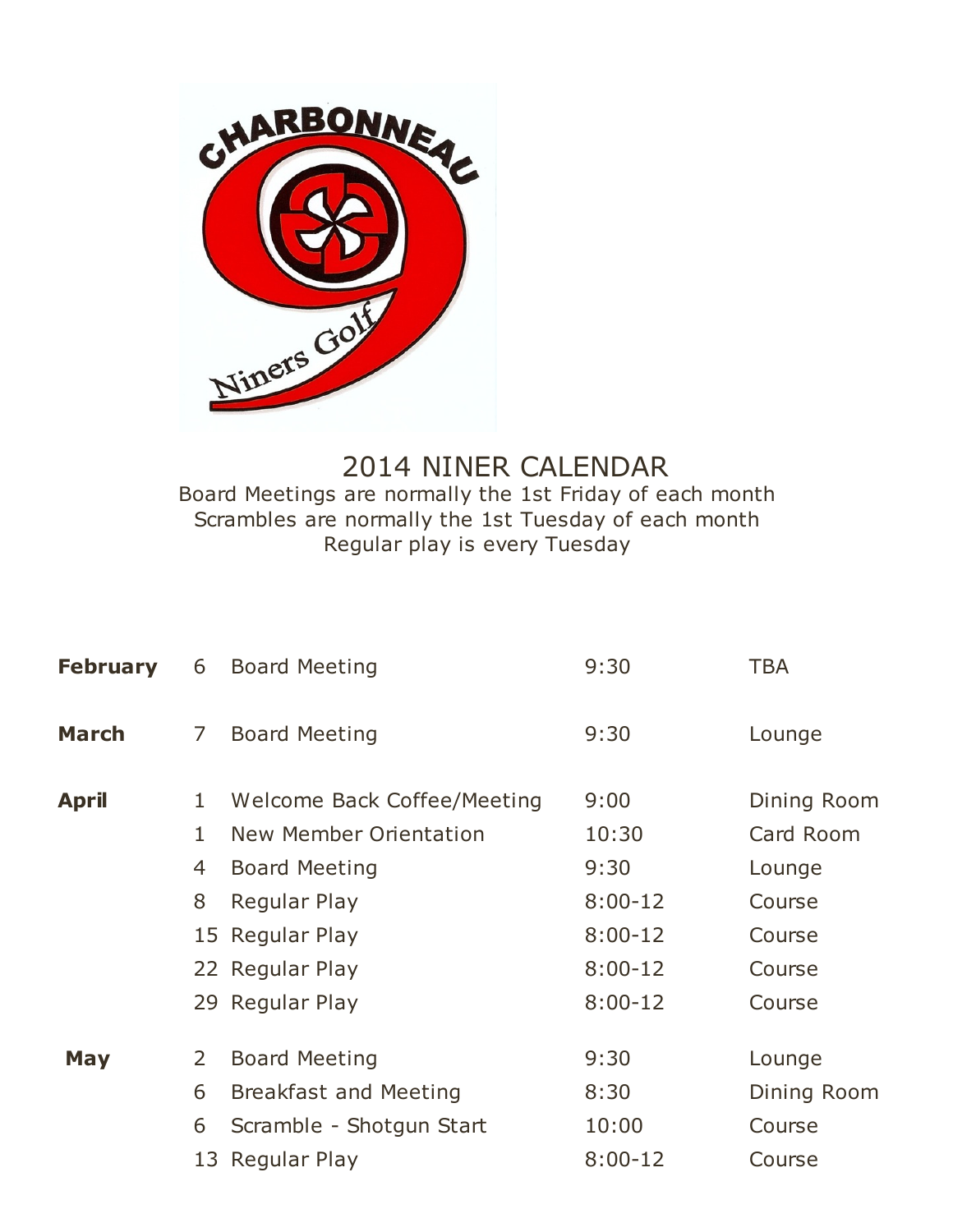|                    |   | 20 Regular Play             | $8:00-12$            | Course               |
|--------------------|---|-----------------------------|----------------------|----------------------|
|                    |   | 27 Regular Play             | $8:00-12$            | Course               |
|                    |   |                             |                      |                      |
| <b>June</b>        | 3 | Scramble - Shotgun Start    | 9:00 Tee Off         | Course               |
|                    | 3 | Lunch and Meeting           | 11:30                | Dining Room          |
|                    | 6 | <b>Board Meeting</b>        | 9:30                 | Lounge               |
|                    |   | 10 Regular Play             | $7:30-12$            | Course               |
|                    |   | 17 Regular Play             | $7:30-12$            | Course               |
|                    |   | 24 Couples Event - Games    | 3:00                 | <b>Putting Green</b> |
|                    |   | 24 Couples Event - Scramble | 5:00                 | Course               |
|                    |   | 24 Couples Event - Dinner   | 6:30                 | Dining Room          |
|                    |   |                             |                      |                      |
| <b>July</b>        | 1 | <b>Regular Play</b>         | $7:30-12$            | Course               |
|                    | 8 | Regular Play                | $7:30-12$            | Course               |
|                    |   | 11 Board Meeting            | 9:30                 | Lounge               |
|                    |   | 15 Regular Play             | $7:30-12$            | Course               |
|                    |   | 22 Guest Day Scramble       | 9:am Tee Off         | Course               |
|                    |   | 22 Guest Day Lunch          | 11:30                | Dining Room          |
|                    |   | 29 Regular Play             | $7:30-12$            | Course               |
|                    |   |                             |                      |                      |
| <b>August</b>      | 1 | <b>Board Meeting</b>        | 9:30                 | Lounge               |
|                    | 5 | Scramble - Shotgun Start    | 9:00 Tee Off         | Course               |
|                    | 5 | Lunch and Meeting           | 11:30                | Dining Room          |
|                    |   | 12 Championship Tournament  | Pro Shop Time        | Course               |
|                    |   | 19 Championship Tournament  | Pro Shop Time Course |                      |
|                    |   | 26 Championship Tournament  | Pro Shop Time Course |                      |
| <b>September 2</b> |   | <b>Regular Play</b>         | $7:30-12$            | Course               |
|                    | 5 | <b>Board Meeting</b>        | 9:30                 | Lounge               |
|                    | 9 | <b>Pink Ball Tournament</b> | 9:00 Tee Off         | Course               |
|                    | 9 | Pink Ball Lunch             | 11:30                | Dining Room          |
|                    |   | 16 Regular Play             | $7:30-12$            | Course               |
|                    |   |                             |                      |                      |